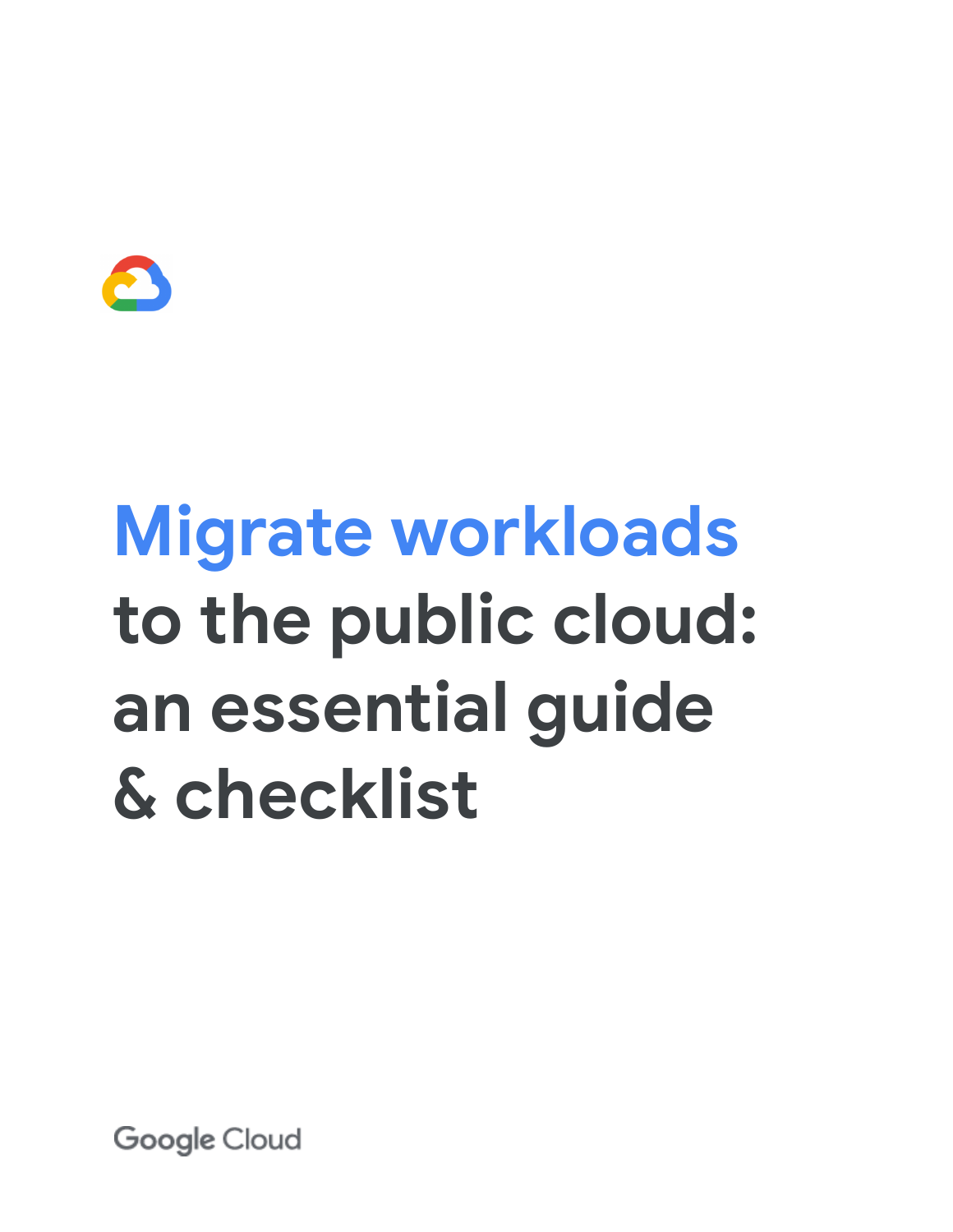# **Table of contents**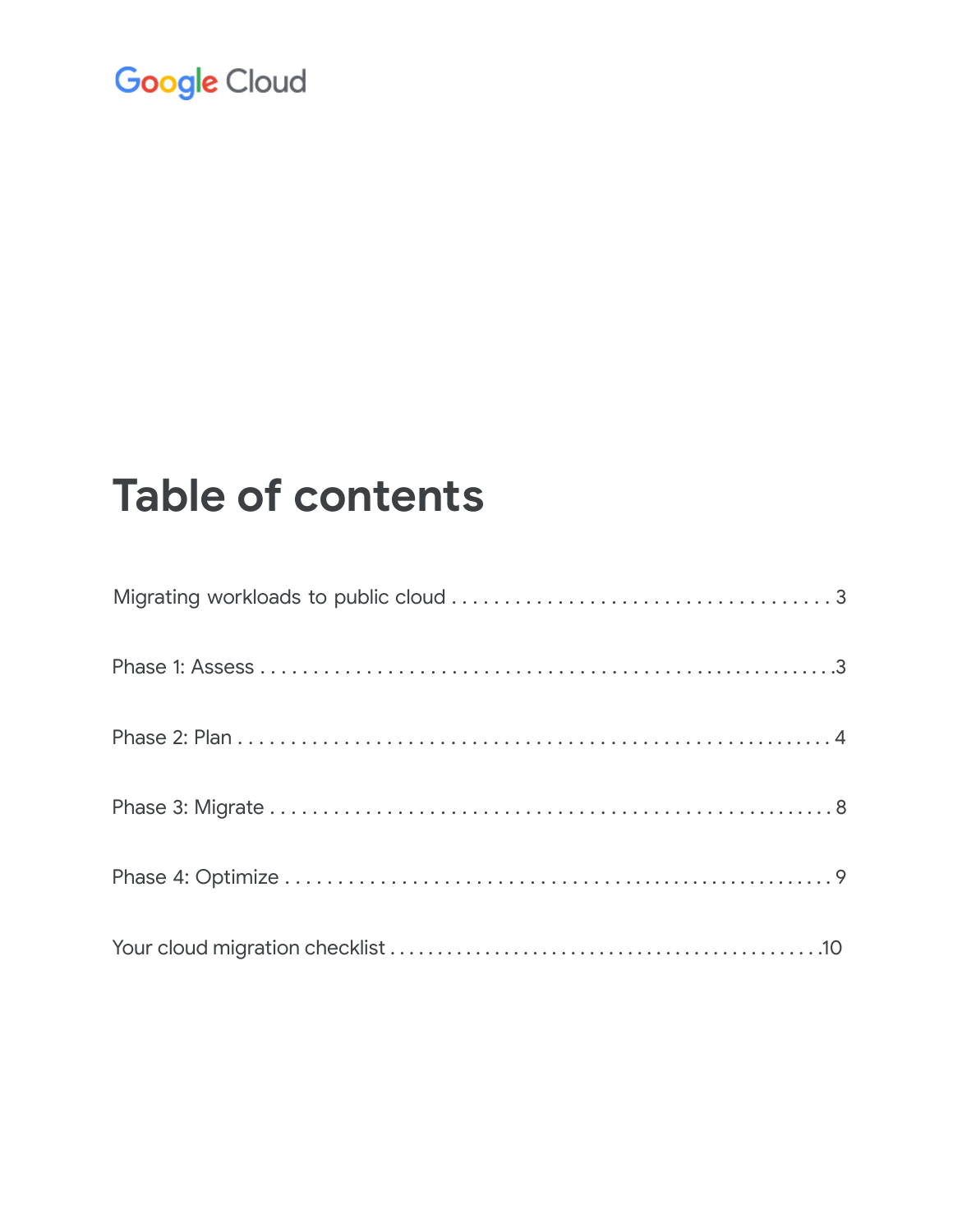### <span id="page-2-0"></span>**Migrating workloads to public cloud**

Cloud adoption and migrations have continued to accelerate over the years. According to Flexera's 2021 State of the Cloud report, 31% of respondents spend at least \$12,000,000 per year on public cloud, which is up from 16% in the same survey in 2020. Additionally, enterprises already run about 47% of their workloads and store 44% of their data in the public cloud. Organizations have come a long way, but we still have at least half way to go to full migration to the public cloud.

As the public cloud becomes a multi-billion dollar business and the IaaS market share of computing continues to grow, enterprises leverage the public cloud more and more each year. But even though self-provisioning of new workloads in public clouds is simple, migrating existing services to the cloud requires more preparation. A common perception is that migrating existing workloads to the public cloud, especially those with a lot of data, is complex, time consuming and risky. With the right planning, however, enterprise IT organizations can rapidly establish good migration practices to accelerate migrations and lower risk. Plus, migration technology is evolving quickly to support the enterprise.

Read on for essential tips to guide IT organizations through the four key parts of the migration process: Assess, Plan, Migrate, and Optimize.

#### <span id="page-2-1"></span>**Phase 1**

#### **Assess: Lay the migration groundwork**

First, identify your migration team. It is likely you'll be working with other members of your organization, so determine who those stakeholders are now and what their respective levels of involvement will be. For example, involving people from the security and application teams early in the process can help you identify and remediate or bypass issues that might have otherwise occurred mid-migration. Educating these key players about your organization's cloud strategy will help teams identify their roles in the overall migration effort.

Once you've figured out your team of internal stakeholders, identify the applications slated for migration. It's likely that your enterprise has hundreds or even thousands of applications to migrate to the cloud, so where do you begin? Start by determining which applications should be moved to the cloud first.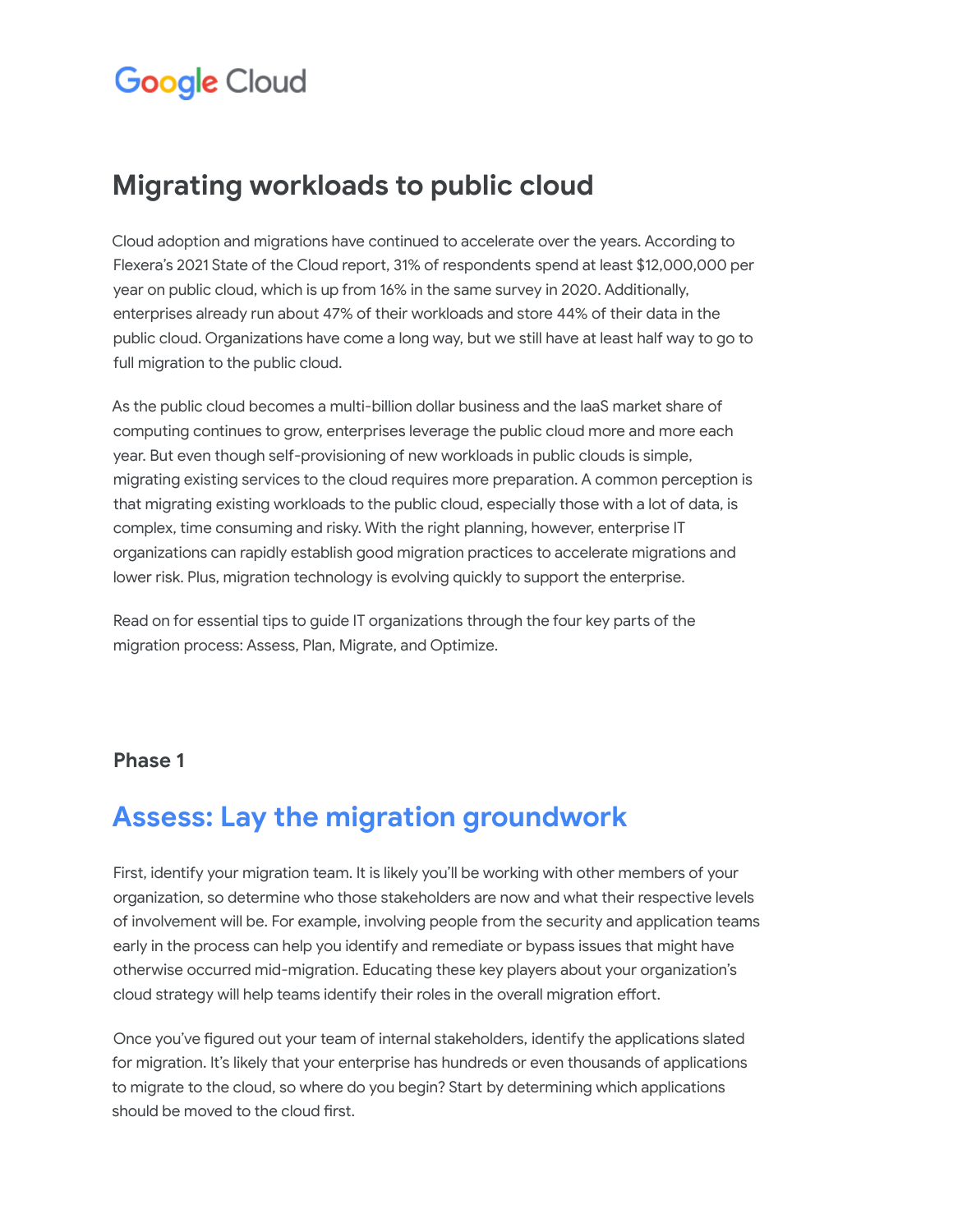There are many variables that will impact priorities, including identifying application dependencies, cloud-readiness, application SLAs, physical or virtual infrastructure, etc. Other variables that will also be crucial during the migration include server names, IP addresses, # of VMs per application, VM OS and service pack, CPU, memory, attached disk space, shared storage, databases (size and type), licenses, bandwidth usage, and integrations.

Due to all the information you'll need for your applications, we recommend preparing a thorough questionnaire that outlines all of these crucial pieces of information. You can send this to application owners to help evaluate migration readiness but also to have key information easily accessible during the migration itself.

It is worth noting, however, that application owners may not even know all the required information which is why it is often invaluable to rely on a discovery and assessment platform that can automate this process. The end result will be a detailed overview of your IT landscape and estimates of what your on-premise versus cloud costs will be.

#### <span id="page-3-0"></span>**Phase 2**

### **Plan: Pick your strategies**

#### **Applications**

If you research cloud migration you will find there are essentially three cloud migration strategies that IT can use when moving to the cloud:

- **I Rehost:** Redeploy applications to the cloud without making substantial changes.
- **8 Replatform:** Start taking existing applications and modernizing them on-prem before migrating them into the cloud (e.g., convert workloads running on VMs into workloads running on containers in GKE; converting an on-prem SQL database to Google Cloud SQL).
- **➌ Rebuild:** Take existing applications that are too difficult to move and rebuild them from scratch in the cloud. In some cases, you might have an application that is simply too old to migrate, so rebuilding is your only real option.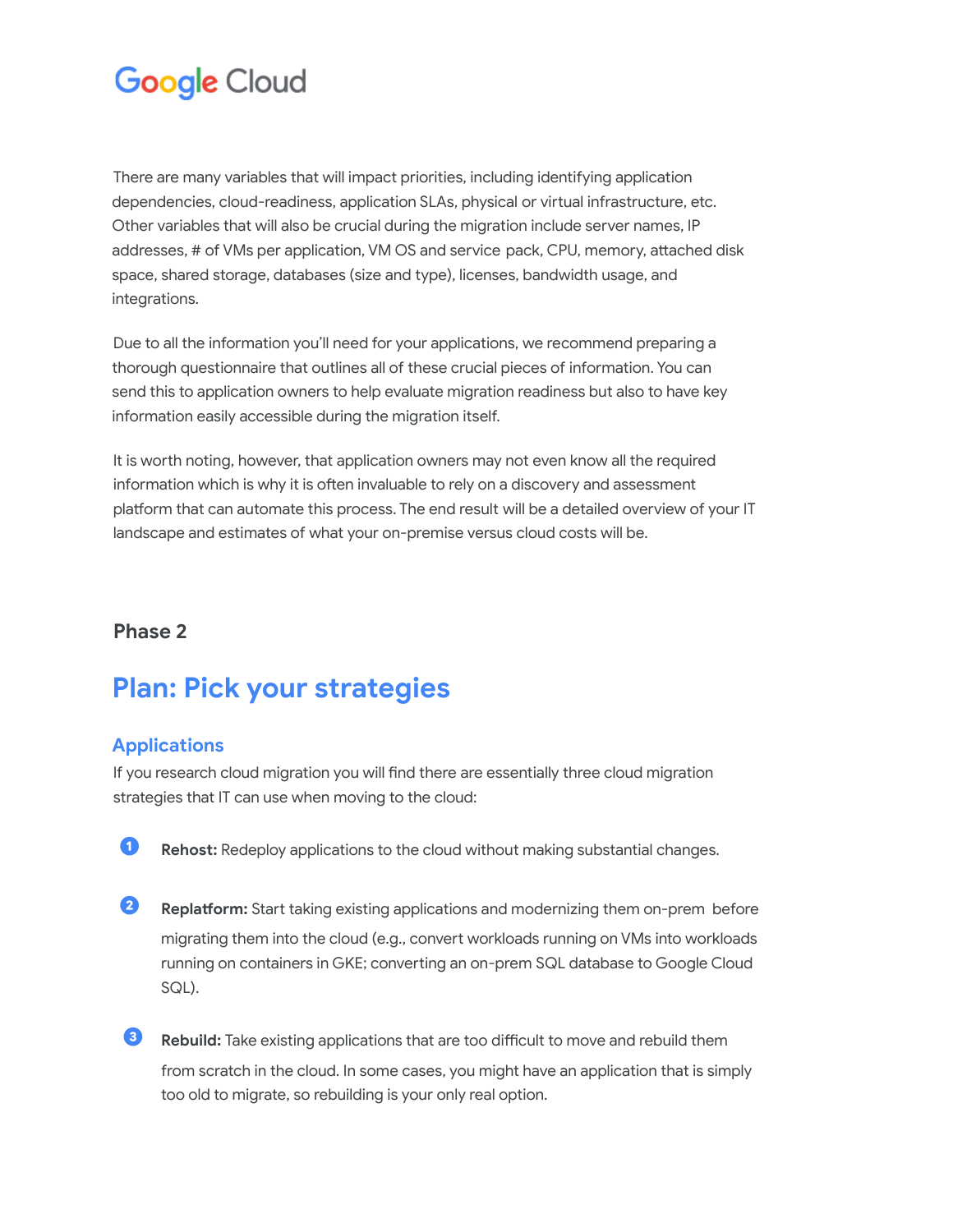All three options are viable, and in many cases you may end up leveraging all of them at different stages of your migration journey. Usually, though, the smartest and fastest strategy is to start with the first option and move applications into the public cloud first. Once apps have been migrated to the public cloud, IT can evaluate performance and optimize as appropriate. That could mean simple changes like adjusting instance sizes or changing some of the on-prem functionality to be more cloud centric (like the SQL to Cloud SQL example).

#### **Data**

Migrating an application usually involves migrating all of its data along with it. Consider the amount of data associated with each application, where it is currently stored, and how frequently it is updated.

If you are using the cloud for disaster recovery, it may be tempting to try and leverage those same disaster recovery solutions for cloud migration, too. But cloud migration is a significantly different use case. If you are moving live applications, consider solutions that were purpose-built to address the associated complexity of keeping application data synchronized during the migration and through cutover.

#### **Migration tools**

Migration tools all have one goal: to migrate your workloads safely to the public cloud. However, they often have interesting nuances in terms of functionality and architecture. As a result, it's important to have answers to the following questions before you begin your migration, to make sure that any given migration tool will work best for you and your migration:

- **➊ Agents:** Many tools require installing agents in each application and/or in your cloud target. Is this true for the cloud service you've chosen? Will you need access to each application's systems? This installation and removal can add time and complexity. If you're moving a lot of applications, an agent-less solution may be a better fit.
- **8 Testing:** Does the solution offer a way for you to test applications before they are migrated without taking production and/or live systems offline? Without the need to transfer into data sets to the cloud first? Can you change cloud instances on the fly to test different configurations?
- **8 Rightsizing:** Will you get analytics-based recommendations for how to map on-premises instances to cloud instance types, optimized for either performance or cost?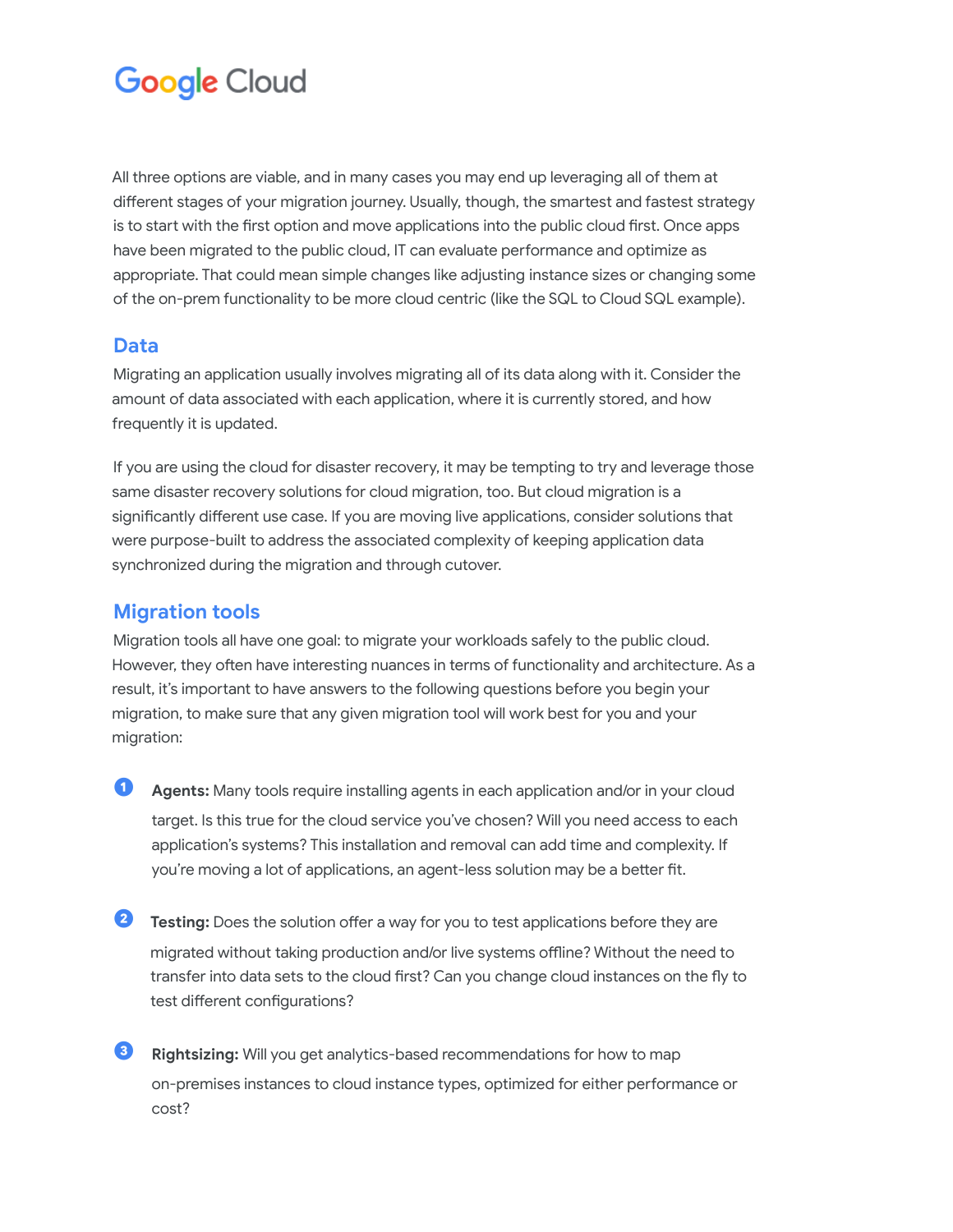- **➍ Migrating apps and data:** Does the system handle just the data migration or can it also handle moving the application? How much downtime will there be? Is it up front, predictable, and/or short? How will the system support multi-tier applications that require orchestrated shutdown and restart and systems being moved in a specific order?
- *S* **Monitoring:** What tools are available to track the migration process?
- *G* **Customization:** Can the solution automatically adapt the application for the targeted cloud? Will things like DNS configurations be maintained automatically?
- *v* **Cutover:** What needs to take place once the data is migrated and you're ready to go completely cloud-only? Do you need to shut down application services on the source or destination first? Will there be any downtime? Do you have to uninstall any agents when you've finished? Is there a chance that your data will be slightly out of sync and if so what is the Recovery Point Objective (RPO)?
- **<sup>8</sup> Rollback:** Can you revert the application back on-premises if needed? How long does it take? Is all the data from the cloud maintained?

Cloud migration technologies and tools have come a long way. It's important to identify the requirements that are important to your enterprise and then select the appropriate solutions.

#### **Testing: Evaluate how applications perform in the cloud**

Testing your applications in the cloud before you officially migrate them is an important way to save time and mitigate risk. It gives enterprises the opportunity to easily see how applications perform in the cloud and to make the appropriate adjustments before going live. As mentioned previously, some migration tools provide a way to run clones of live environments in the cloud so you can do realistic testing without impacting data or uptime of the live system.

While testing in the cloud, identify the key managed services you should be using from the cloud provider (e.g., Database as a Service (DBaaS), DNS services, backup). Review all the cloud environment prerequisites for supporting the migrated workloads like networking (e.g., subnets, services), security, and surrounding services.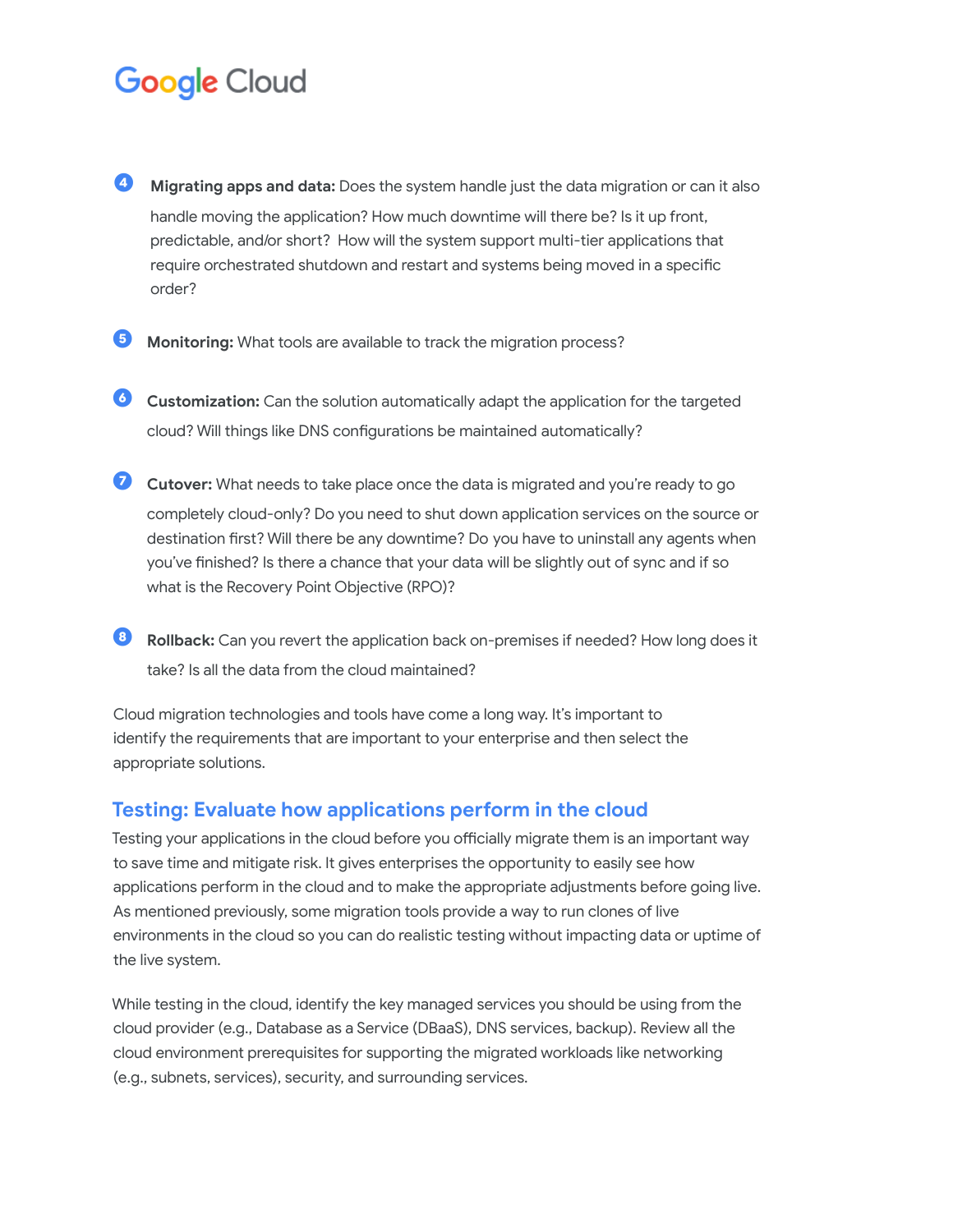In some cases, especially early in a migration project, it's useful to run a proof of concept test for some of the applications you plan to migrate. These pilot projects will help you get a feel for the migration process. They also help validate two key migration metrics: The resources and capacity your application requires and your cloud vendor's capabilities and potential limitations (e.g., number of VMs, storage types and size, and network bandwidth).

This information is particularly important with memory-intensive applications. You need to run the proper performance testing by simulating real-world load on the system so you can choose the right-sized instance with enough memory to run your application in production.

Data-driven cloud instance right-sizing is another capability to evaluate when considering migration solutions. With this feature, the migration solution evaluates on-prem usage and makes intelligent recommendations for both performance-optimized and cost-optimized instance sizes in the destination cloud. This can help keep cloud budgets in line with expectations without degrading performance.

Ideally, a cloud migration tool will provide built-in functionality to run application tests directly in the cloud. This is powerful because it allows enterprises to see how that application will run with real data but without impacting the live system's uptime or data. When testing is done, simply dispose of the test clone. This can also help you understand which storage services will replace your traditional repositories.

The more testing done in the beginning, the smoother the migration will be. We advise running tests to validate:

- Application functionality, performance, and costs when running in the cloud
- Migration solution features and functionality

Ultimately, this testing and right-sizing will help you capture the right configurations (settings, security controls, replacement of legacy firewalls, etc.), perfect your migration processes, and develop a baseline for what your deployment will cost in the cloud.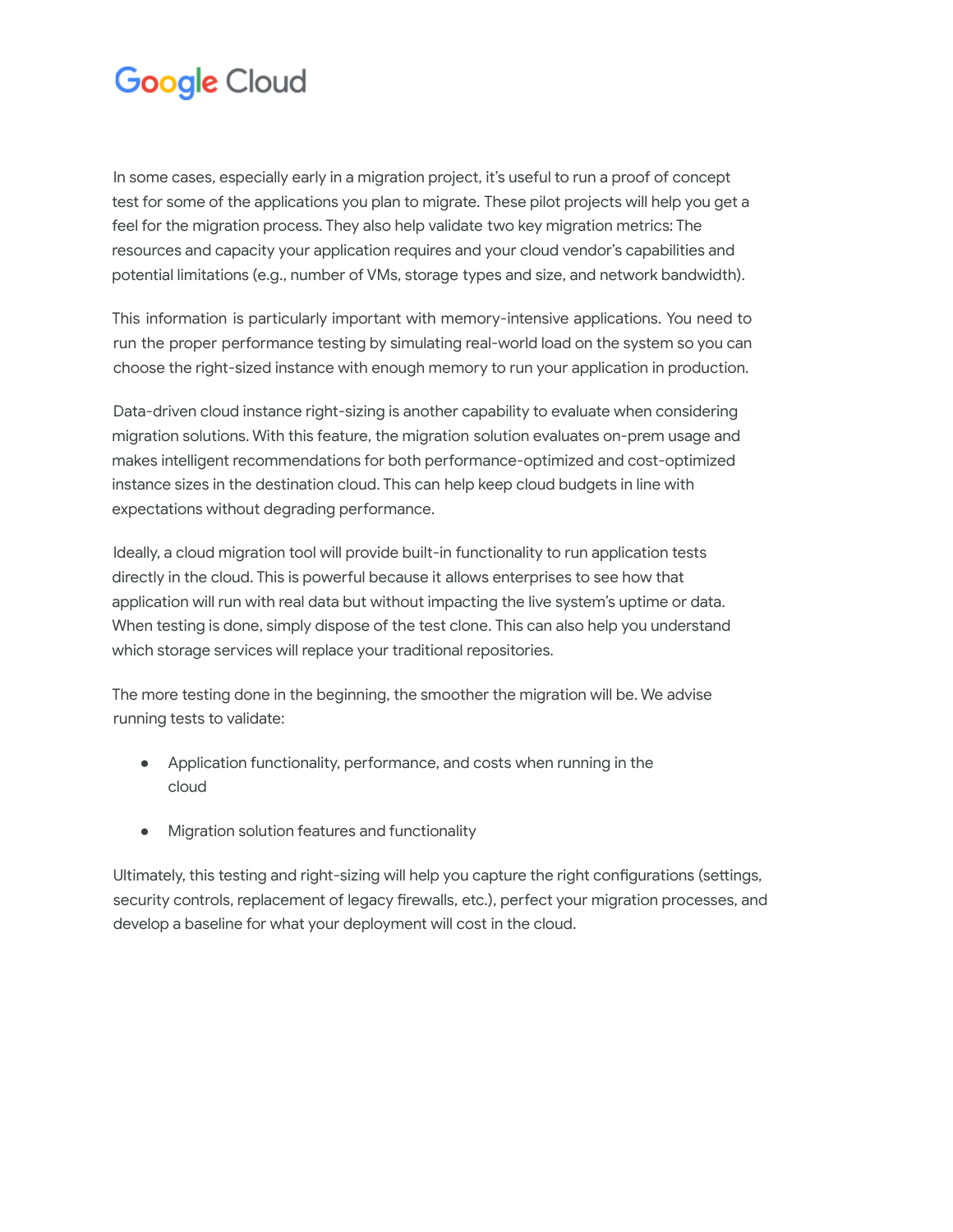#### <span id="page-7-0"></span>**Phase 3**

#### **Migrate: Move to the cloud**

If you've completed a thorough assessment, planning, and testing, your migration project should be on track for success. We recommend that enterprises use a phased, agile approach for moving applications to the cloud. After each phase, review the results and adjust your plan for lessons learned, if necessary. Having a migration solution that lets you revert back to the on-premises configuration can be a huge benefit at this phase, too. It removes risk from the migration process by providing a safety net to return to, adjust, and retry the migration deployment.

If you're leveraging a replication tool for migration, be sure to validate data synchronization and consistency throughout migration. It is not uncommon for large data sets to end up out of sync during the replication process or as a result of the cutover.

#### <span id="page-7-1"></span>**Phase 4**

### **Optimize: Consider all ongoing operations**

Once you've migrated, finetune your cloud environment by changing your operational usage habits to meet the cloud's highly dynamic environment. For example, in the cloud you have more flexibility to provision and adjust instance type and size based on real demand. Track your cloud vendor's product updates and don't be afraid to experiment as you continue to optimize. Also, optimize for cost by using capabilities like cost controls and governance tools as well as built-in cloud reports on predicted usage to help keep budgets in line.

As your migration continues, build the maintenance and transparency layers in parallel so that IT can properly manage things like security, performance, availability, backup, disaster recovery, and cost. Learn which management tools are provided by your cloud vendor and learn how to use APIs to tailor your own solutions. Evaluate the marketplace to find third party vendors that can support you with operations such as monitoring, backup automation, and cloud firewall management, as needed.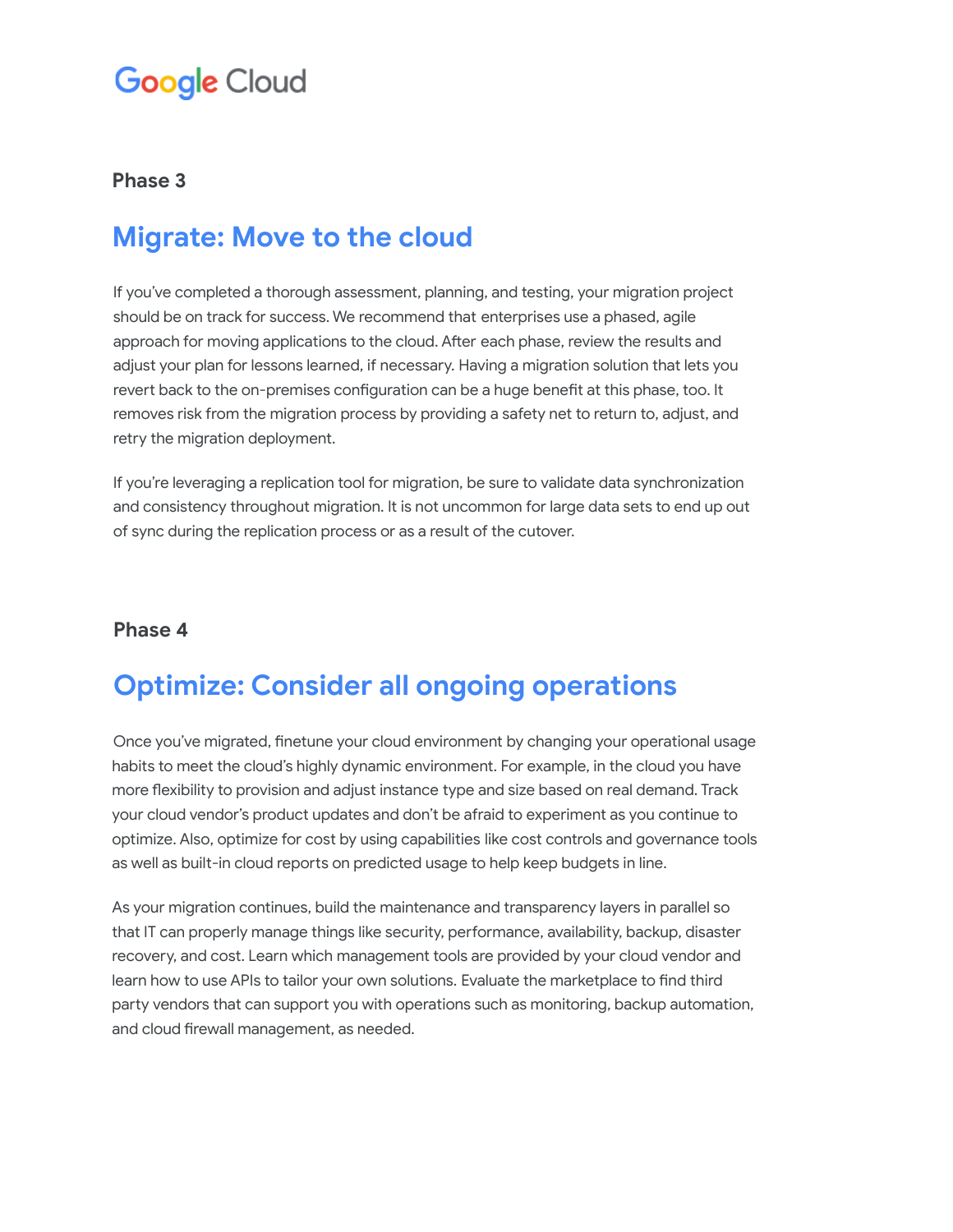### <span id="page-8-0"></span>**Wrapping up**

Those four key phases will help ensure a successful cloud migration. To help guide your cloud migration journey, the following cloud migration checklist outlines the phases and associated tasks.

#### **Your cloud migration checklist**

#### **1. Assess**

- Define the resources and capacity your application requires
- $\Box$  Create a list of your applications (e.g., who is using what and how often)
- $\Box$  Identify key stakeholders and involve them early in the process
- Create a survey to send to application owners to define requirements and prioritize your migration pipeline
- $\Box$  Determine which applications are cloud-eligible
- Determine which applications are cloud-desirable
- Understand application interdependencies and network configurations
- Specify security and compliance requirements
- Validate SLA and high availability requirements

#### **2. Plan**

### **Strategies / Tools** Pick a strategy for each application:

Plan and design the cloud infrastructure including services like networking, security, etc.

rehost, replatform, or rebuild

- Identify key capabilities for migrating workloads
	- Support for complex, multi-tier apps
	- Pre-migration testing & validation
	- On-prem rollback
	- Post-migration customization
- Create migration plan for both apps and their data